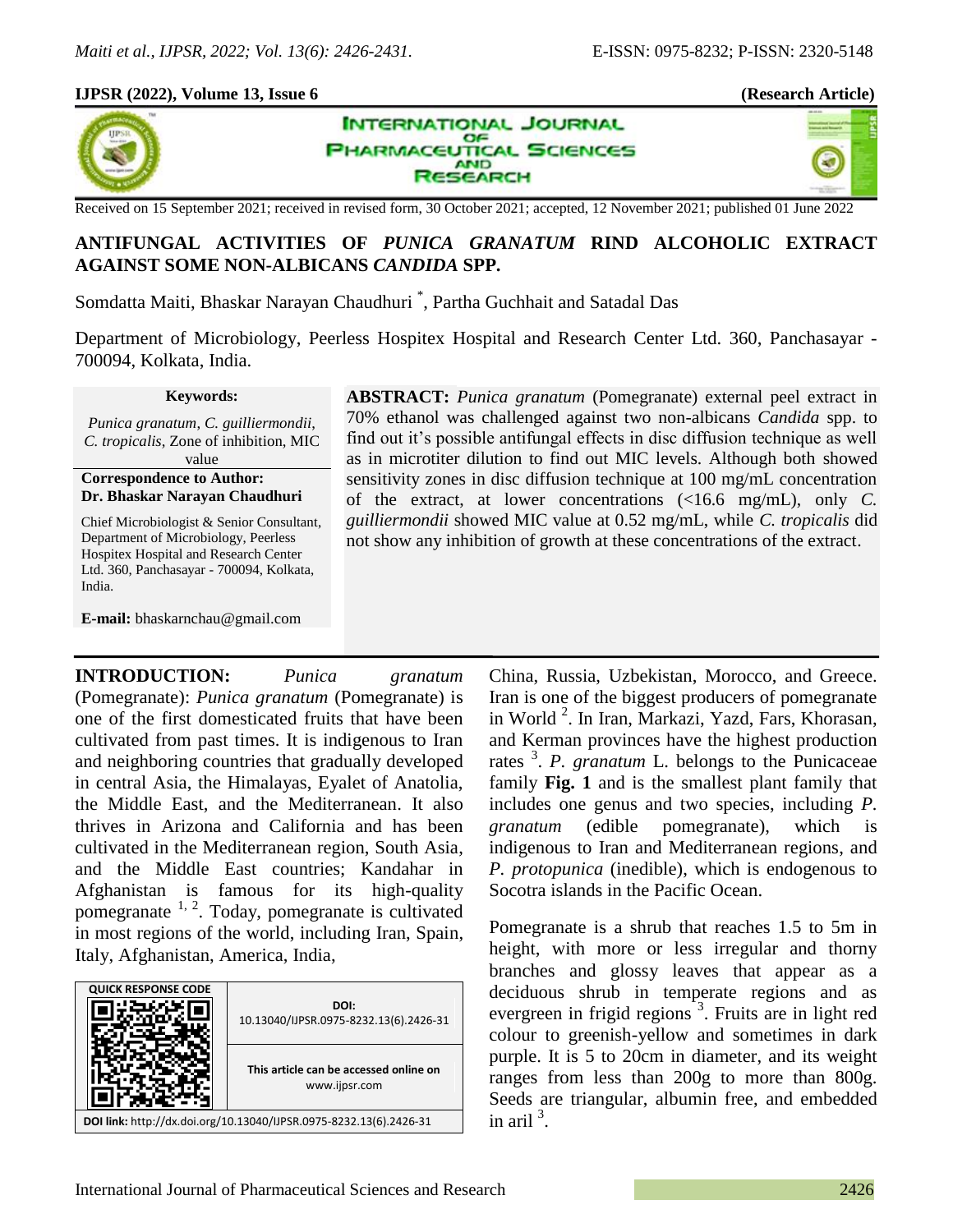This plant is mostly easy to grow in desert margins with hot dry summer and scorching heat of the sun and rather a cold winter having saline water and soil<sup>4</sup>. This wide compatibility range is considered a favorable eco physiological condition for *P.*  granatum L, and so it is called Kavir ruby <sup>5</sup>. However, this plant is sensitive to soils that have low drainage, and its growth in this condition is low, and product quality is decreased  $5$ . The best soil condition to cultivate pomegranate is deep sandy clay soils, and the most growth, performance, and quality of the product is in regions with hot and long summers  $5, 6$ . The pomegranate's fruit, bark, stem, and peel have extensively been used as a traditional remedy against acidosis, dysentery, microbial infections, diarrhoea, helminthic infections, haemorrhage, and respiratory infections pathologies<sup>7</sup>. Pomegranate seeds have also been shown to contain the estrogenic compounds estrone and estradiol. Furthermore, the dried pericarp and the juice of the fruit are considered beneficial for the treatment of colic, colitis, menorrhagia, oxyuriasis, headache, kidney problems, acne, piles, allergic dermatitis, and treatment of oral diseases  $^{7, 8}$ .



**FIG. 1: TAXONOMY OF PUNICA GRANATUM**

The pomegranate seed oil is also reported to contain phytoestrogenic compounds, and the fruit is rich in phenolic compounds with strong antioxidant activity  $7, 8$ . The juice and seeds are considered a tonic for the throat and heart  $8$ . It is used to stop nose and gum bleeding and treat haemorrhoids. *P. granatum* peel is used to treat infections found in human sexual organs as well as mastitis, folliculitis, piles, scalds, and tympanitis <sup>9</sup>. Today, *P. granatum* L. as a fruit not only attracts a lot of public interest, but research is also focused on its medicinal properties and food industry. Pomegranate plant has antitumor, antifungal,

antibacterial, antidiarrheal, antioxidant, antiinflammatory activities  $2, 3$ . They are also known to act as anti-ulcer agents  $3$ . They are used in osteoporotic cases  $\frac{3}{2}$ ,  $\frac{9}{2}$ . They also have antiinhibitory effects in certain cancers of the breast and skin; that have been reported with various constituents of different parts of this plant  $6, 9$ . Many *Candida* isolates in West Bengal are now non-albicans variety <sup>10</sup>. Recent studies of Candida spp. in Kolkata indicated that about 12% and 10.67% of Candida isolates are *C. tropicalis* and *C. guilliermondii,* respectively <sup>11</sup>. Sometimes, they become drug-resistant and are drug-resistant related to biofilm production where antifungal agents cannot act properly. Thus we should look for newer antifungal agents to tackle these problems in the future.

### **MATERIALS AND METHODS:**

**Collection and Preparation of** *P. granatum* **Extract:** The *P. granatum* fruit (Pomegranate), was collected from a local vendor. The fruit was washed and cleaned thoroughly with tap water, and the external peel was separated and kept in the incubator for drying purposes.

The drying of the peel was complete when its weight (serial weight) remained the same after repeated weighing using an electronic balance. This 1 g dried peel was crushed and dipped in 10mL 70% ethanol solution and was kept undisturbed for 48 h at room temperature. After 48 h, the obtained extract was separated and was preserved in the refrigerator for further experimental use.

**Mueller Hinton (MH) Broth:** 100mL MH broth was prepared by dissolving 2.1g of MH powder (HiMedia, India) in distilled water and sterilized by autoclaving.

**Preparation of Muller Hinton (MH) Agar Plates:** 100mL MH Agar was prepared by melting 3.8g of MHA powder (HiMedia, India) in distilled water, sterilized by autoclaving followed by pouring in petri-dishes to prepare the solid medium.

**Collection and Isolation of the** *Candida* **spp. on MH Agar Plates:** *Candida guilliermondii* was collected from the urine sample of a 79 years old female patient at Peerless Hospital, Kolkata on 14.08.2021. *Candida tropical* is was collected from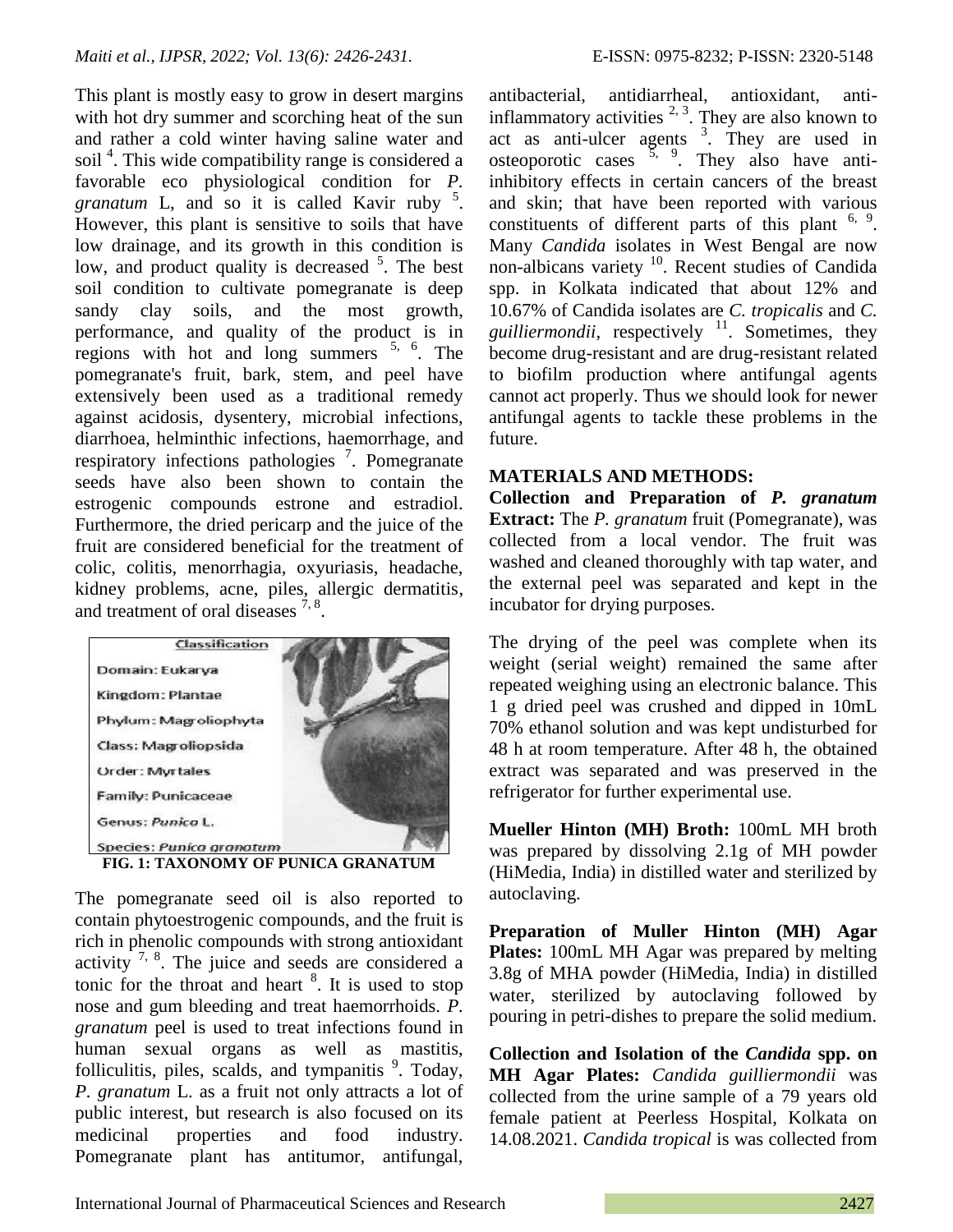the urine sample of a 77-year-old male patient at Peerless Hospital, Kolkata, on 30.08.2021.

The subcultures of *C. guilliermondii* and *C. tropicalis* were maintained on MH agar petri plates in the laboratory for the experiment.

**1.0 MacFarland Standard Preparation:** *C. guilliermondii* and *C. tropicalis* suspensions in sterile normal saline were standardized at 1.0 MacFarland standard by the DensiCHEK Plus instrument (reading was 1.02McF).

**Preparation of the 6 mm Whatman Filter Paper Discs:** Standard 6 mm size discs were punched out, kept in petridishes and sterilized by autoclaving. After that, the discs were soaked in the extract and dried in the incubator. Control discs were also prepared with the vehicle 70% ethanol in a similar way.

**Zone of Inhibition test (Similar to Kirby- Bauer Test) using the** *P. granatum* **Extract:** Lawn cultures of the two Candida spp. were made on MH agar plates and then tested (in duplicates) and control discs were placed over the lawn cultures after 15 min and incubated at 37°C overnight. Sensitivity zones were measured with a standard scale (HiMedia, India) for measuring sensitivity zones.

**Determination of MIC Values by Serial Dilution of the** *P. granatum* **Extract in a Microtiter Plate:** A 96 well microtiter plate was used. In the first well of each row, 250 µL of the MH broth was added, and 50 µL of the extract was mixed (1:6 dilution; 16.66 mg/mL), followed by serial double dilution in 100 µL MH broth for successive 7 wells. The Candida suspensions were added in 10 µL amounts in each well, mixed gently, and a baseline reading of all the wells was taken at 620 nm in the Multiskan ELISA. The microtiter plate was then incubated 37 °C overnight, and a second reading was taken of each well. Subtractions of the first reading absorbance from the second reading were made for analysis.

**RESULTS:** The disc diffusion study on MHA showed good sensitivity zones (Average 22 mm) of the extract (100 mg/ mL) when studied with *C. guilliermondii* and slightly less sensitivity zones (average 16 mm) when studied with *C. tropicalis* **Fig. 2.** In the study in microtiter plate with serial dilution of the extract starting from 16.6 mg/mL, *C. guilliermondii* showed inhibition of growth with MIC of 0.52 mg/Ml **Fig. 3**, which is highly significant as this is a crude extract of the plant. However, at these concentrations, *C. tropicalis* did not show any inhibition of the growth **Fig. 4.**



**FIG. 2: ZONE OF INHIBITION OF THE EXTRACT AGAINST** *CANDIDA GUILLIERMONDII* **AND CANDIDA**  *TROPICALIS* **ON MH AGAR PLATE. C IS THE CONTROL DISC**



**FIG. 3: GROWTH INHIBITION OF** *C. GUILLIERMONDII* **BY THE EXTRACT WITH MIC AT 0.52 MG/ML. THE BASELINE ABSORBANCE WAS MORE IN THE BEGINNING, AND AT THE END DUE TO COLOUR OF THE EXTRACT, THE DECLINE OF ABSORBANCE IN LOW CONCENTRATIONS WAS DUE TO PHASE OF DECLINE OF THE GROWTH AND LYSES OF THE FUNGI**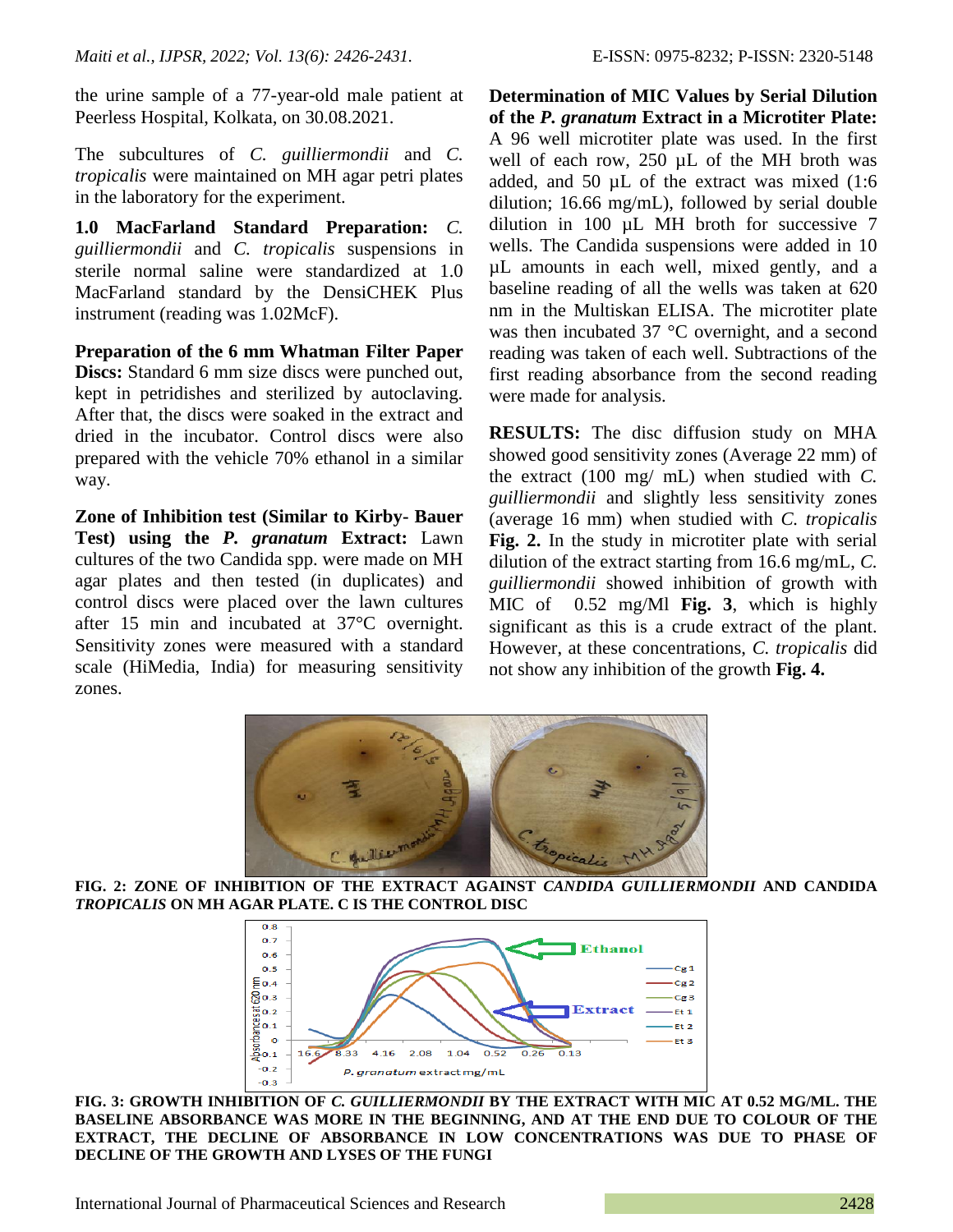

**FIG. 4: NO GROWTH INHIBITION OF** *C. TROPICALIS* **BY THE EXTRACT. THE BASELINE ABSORBANCE WAS MORE IN THE BEGINNING, AND AT THE END DUE TO COLOUR OF THE EXTRACT, THE DECLINE OF ABSORBANCE IN LOW CONCENTRATIONS WAS DUE TO PHASE OF DECLINE OF THE GROWTH AND LYSES OF THE FUNGI**

**DISCUSSION:** In this experiment, we observed good antifungal activities of fruit external peel alcoholic extract of *P. granatum* particularly against *C. guilliermondii*. Antibacterial activities of *P. Granatum* extract are well known against *Staphylococcus aureus* 12, 13 , *Streptococcus mutans*, *E. coli* Pseudomonas aeruginosa , *Propionibacterium acnes* <sup>14</sup>, pathogenic Clostridium, Lactobacillus, Bifidobacteria, *Bacillus megaterium*, *Corynebacterium xerosis*, *Enterococcus faecalis*, *Micrococcus luteus* 15-18 . Duraipandiyan *et al.* experimented to determine the *in-vitro* antifungal efficacy of *P. granatum* peel extract against the oral *Candida* compared with clotrimazole. An *in-vitro* study was carried out on 60 saliva samples collected from patients confirmed by clinical and mycological examination as oral candidiasis and subjected to culture on Saboraud's Dextrose Agar (SDA) medium and incubated at 37°C for 48 h.

The cultured Candida species were subjected to an antifungal susceptibility test by agar well diffusion method. Antifungal efficacy of *P. granatum* group and Clotrimazole group were statistically significant with a p-value  $\langle 0.05$ . Additionally, with the increase in the concentration, there was an increase in the inhibitory efficacy against Candida species. Minimum Inhibitory Concentration (MIC) of peel extract of *P. granatum* approximated with that of the clotrimazole. The Authors concluded that peel extract of *P. granatum* may be used as a substitute for antifungal agents in clinical trials with standardization to minimize the deleterious effects for patient compliance <sup>15</sup>. Anibal *et al.* conducted an experiment in which ethanolic crude extracts prepared from the arils and seeds, pericarp, peels, and the whole fruit of P. granatum had their

antifungal activity tested against Candida spp. The ethanolic crude extracts were analyzed by Mass Spectrometry and yielded many compounds such as punicalagin and galladydilacton. The extracts from the pericarp and peel showed activity against *Candida* spp., with MICs of 125 μg/mL. The effect of pericarp and peel extracts upon the morphological and structure of *C. albicans* and *C. krusei* were examined by scanning and transmission electron microscopy, with the visualization of an irregular membrane and hyphae formation of vacuoles, and thickening of the cell wall. The data obtained revealed potential antimicrobial activity against the Candida genus yeast cells, and the bioactive compounds could be responsible for changes in cell morphology and structure. The data obtained open new perspectives for future research in continuation to this study, where information such as determination of the site of action of the compounds could contribute to an alternative therapy against these organisms  $^{19}$ .

Singh *et al.* conducted a research work in which; they took Arils from six pomegranate varieties grown in the Mediterranean region of Turkey that were tested for their antimicrobial properties by the agar diffusion and minimum inhibitory concentration (MIC) methods against three fungi (*Kluvyeromyces marxianus, Rhodotorula rubra*, *Candida albicans* ATCC 1023). It has been observed that the pomegranate aril extracts had antimicrobial effect on all microorganisms, giving inhibition zones ranging in size from 13 to 26 mm. The MIC values for active pomegranate extracts ranged between 30 and >90 µg/mL. The results obtained appeared to confirm the antimicrobial potential of the P. granatum varieties  $17$ . The chemical composition of the fruits differs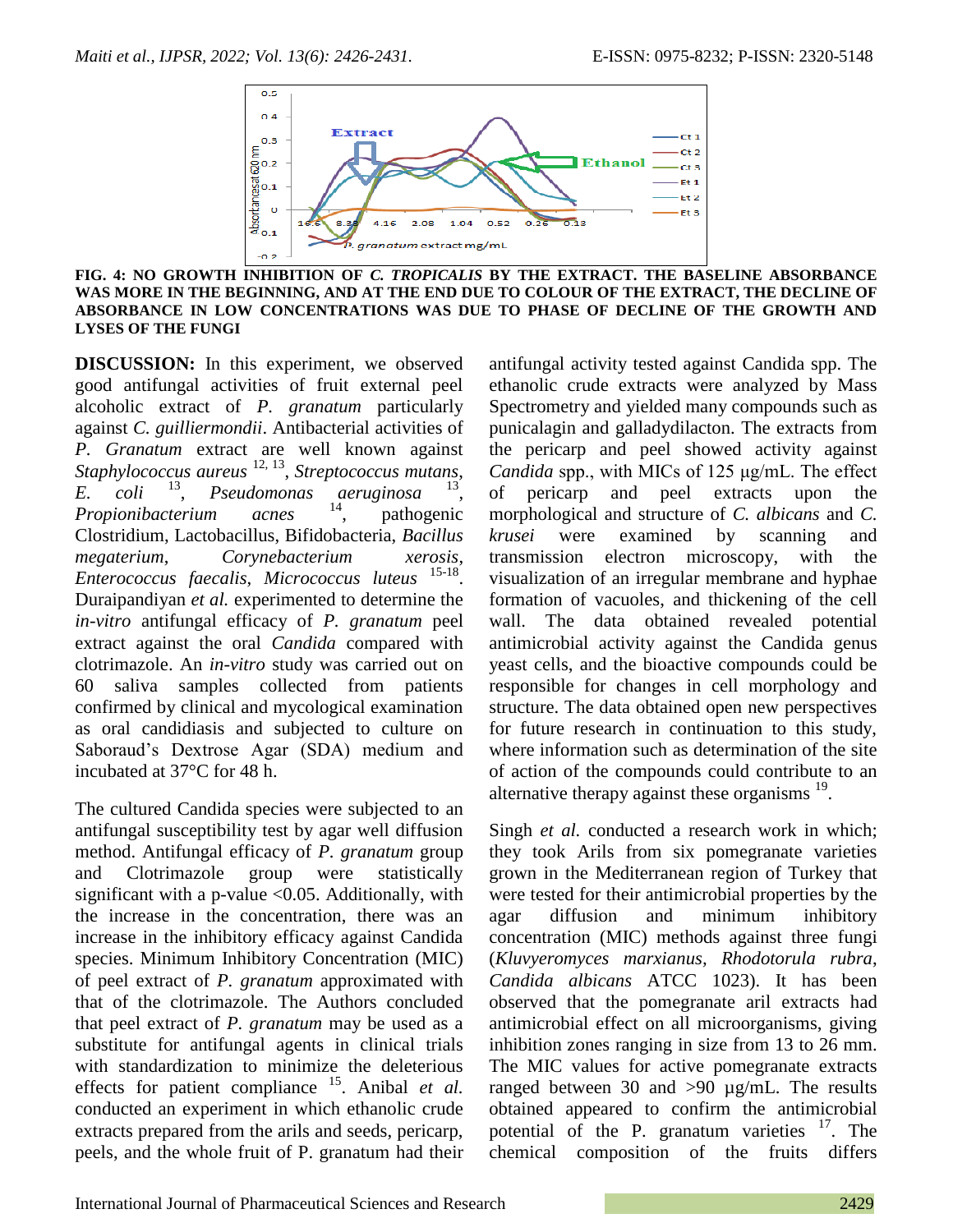depending on the cultivar, growing region, maturity, cultivation practice, climate, and storage circumstances. About 50% of the total fruit weight corresponds to the peel, an important source of bioactive compounds such as phenolics, flavonoids, ellagitannins, proanthocyanidin, minerals and mainly minerals potassium, nitrogen, calcium, phosphorus, magnesium and sodium and complex polysaccharides. The edible part of the pomegranate fruit (50%) consists of 40% arils and 10% seeds. Arils contain 85% water, 10% total sugars, mainly fructose and glucose, and 1.5% pectin, organic acids, ascorbic acid, citric acid, malic acid, and bioactive compounds such as phenolics and flavonoids, principally anthocyanins  $\sqrt{7}$ . The seed cover of the fruit contains delphinidin-3-glucoside, cyanidin-3-glucoside, delphinidin-3, 5-diglucoside, cyaniding - 3, 5 – diglucoside, pelargonidin-3, 5-diglucoside, and pelargonidin-3 glucoside, with delphinidin-3,5-diglucoside being the main anthocyanin in pomegranate juice. 12– 20% of the total seed weight of pomegranate comprises seed oil and is self-possessed with more than  $70\%$  of the conjugated linolenic acids  $8$ .

The fatty acid component of pomegranate seed oil comprises over 95% of the oil, of which 99% are triacylglycerols. Minor oil components include sterols, steroids, and a key component of mammalian myelin sheaths, cerebroside . Interestingly, punicic acid, a conjugated isomer unique to pomegranate oil, constitutes 70–76% of the seed oil<sup>8</sup>. Phenolic compounds, together with flavonoids, anthocyanins, and tannins, are the main group of antioxidant phytochemicals that are important due to their biological and free radical scavenging activities<sup>7</sup>.

Phenolic acids, flavonoids, and tannins are present in different parts of pomegranate fruit, and this may be one of the reasons why many of the studies demonstrated that combinations of pomegranate extracts from different parts of the fruit were more effective than a single extract. In a comparative analysis, anthocyanins from pomegranate fruit possessed higher antioxidant activity than vitamin E ( $\alpha$ -tocopherol), β-carotene, and ascorbic acid  $\frac{9}{2}$ . In this study, we did not observe the mechanism of action of the extract on the *Candida* spp. However, bioactive compounds such as phenolics and flavonoids, principally anthocyanins, may be

responsible for the antifungal activities of this extract.

**CONCLUSION:** Ethanolic extract of pomegranate rind is effective on non-albicans *Candida* spp. particularly on *C. guilliermondii*.

**ACKNOWLEDGEMENT:** The first Author (SM) did this research work as a summer project with permission from the Managing Director of Peerless Hospitex Hospital and Research Center Ltd., Kolkata, under all other authors' guidance.

**CONFLICTS OF INTEREST:** There is no conflict of interest of any Author.

## **REFERENCES:**

- 1. Ge S, Duo L, Wang J, Gegen Zhula G, Yang J, Li Z and Tu Y: A unique understanding of traditional medicine of pomegranate, *Punica granatum* L. and its current research status. Journal of Ethnopharmacology 2021; 271: 113877. doi: 10.1016/j.jep.2021.113877
- 2. Topalović A, Knežević M, Ivanović L, Gačnik S and Mikulic-Petkovsek M: Phytochemical screening of wild pomegranate (*Punica granatum* L.) juices from the market" Journal of food composition and analysis 2021; 100: 103933. doi: 10.1016/j.jfca.2021.103933
- 3. Noda Y, Kaneyuki T, Mori A and Packer L: Antioxidant activities of pomegranate fruit extract and its anthocyanidins: delphinidin, cyanidin and pelargonidin. J Agric Food Chem 2002; 50: 166–171.
- 4. Guo S, Deng Q, Xiao J, Xie B and Sun Z: Evaluation of antioxidant activity and preventing DNA damage effect of pomegranate extracts by chemiluminescence method. J Agric Food Chem 2007; 55: 3134–3140.
- 5. Kulkarni AP, Mahal HS, Kapoor S and Aradhya SM: *Invitro* studies on the binding, antioxidant, and cytotoxic actions of punicalagin. J Agric Food Chem 2007; 55: 1491–500.
- 6. Zahin M, Aqil F and Ahmad I: Broad spectrum antimutagenic activity of antioxidant active fraction of *Punica granatum* L. peel extracts. Mutat Res 2010; 703: 99–107.
- 7. Mertens-Talcott SU, Jilma-Stohlawetz P and Rios J: Absorption, metabolism and antioxidant effects of pomegranate (*Punica granatum* L.) polyphenols after ingestion of a standardized extract in healthy human volunteers. J Agric Food Chem 2006; 54: 8956-61.
- 8. Divya Teja Dalli, Tang J, Li B and Hong S: Punicalagin suppresses the proliferation and invasion of cervical cancer cells through inhibition of the β-catenin pathway. Mol Med Rep 2017; 16: 1439-44.
- 9. Hooks T, Niu G, Masabni J, Sun Y & Ganjegunte G: Performance and Phytochemical Content of 22 Pomegranate (*Punica granatum*) Varieties. Hort Science, 2021; 56: 217-225. doi: 10.21273/HORTSCI15551-20
- 10. Bhattacharjee P: Epidemiology and antifungal susceptibility of Candida species in a tertiary care hospital, Kolkata, India. Curr Med Mycol 2016; 2(2): 20-27. doi:10.18869/acadpub.cmm.2.2.5.
- 11. Banerjee C, Dutta S, Bhunia S & Sikdar S: Correlation Of Biofilm Production Of Candida Species With Candida